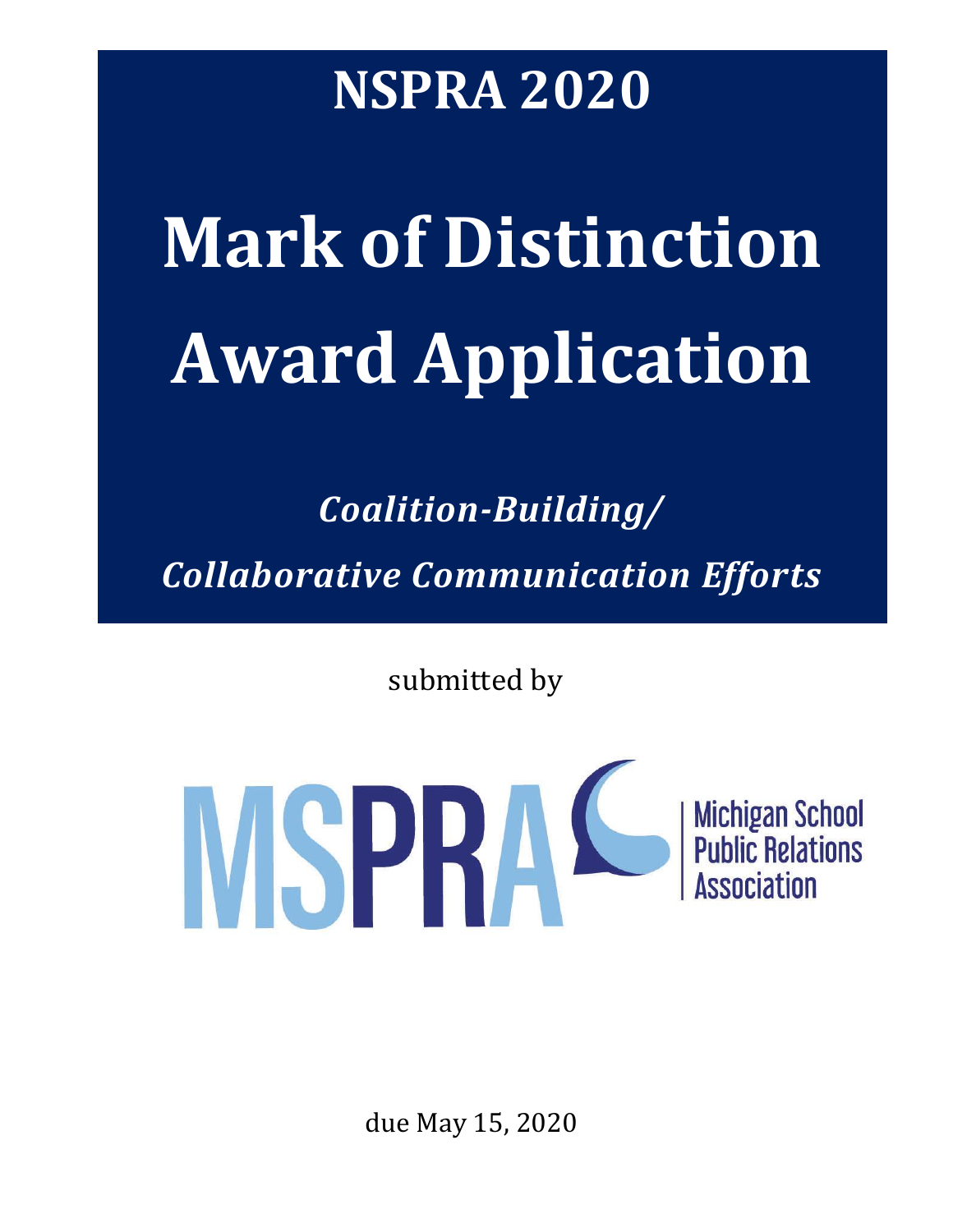#### The "Mark of Distinction" Recognition Program for NSPRA Chapters

#### **Entry Form**

|  | (Please include this information with each individual entry) |  |  |  |
|--|--------------------------------------------------------------|--|--|--|
|--|--------------------------------------------------------------|--|--|--|

| Chapter Name: Michigan School Public Relations Association (MSPRA)         |  |
|----------------------------------------------------------------------------|--|
| Chapter President: Karen Heath, Supervisor of Communications               |  |
| President's contact information                                            |  |
| District/Organization: Berrien Regional Education Service Agency           |  |
| Address: 711 St. Joseph Avenue, P.O. Box 364                               |  |
| City/State/Zip Code Berrien Springs, MI 49103                              |  |
| Telephone: (269) 471-7725 ext. 1147<br>e-Mail: karen.heath@berrienresa.org |  |

#### **Right to Use Materials Statement**

On behalf of the Chapter, I agree that NSPRA has the right to use any materials, project/program examples, etc., submitted in this entry in Association print/online publications, on the website, and as "best practice" resources for NSPRA chapters.

| $\infty$<br>Signature of Chapter President:<br>TWWHEN " |  |
|---------------------------------------------------------|--|
|---------------------------------------------------------|--|

#### **Application Process Checklist**

- $\Box$  Each entry includes this cover form and the Entry Specifics form.
- $\Box$  A single PDF that includes links to related supplemental materials and examples is attached. (If entering in more than one category, a single PDF for each category entry is attached or sent individually).
- □ Chapter president has signed the "right to use materials" statement on the entry form.
- **Entry is delivered no later than May 15 and sent to awards@nspra.org, subject line "Mark** of Distinction."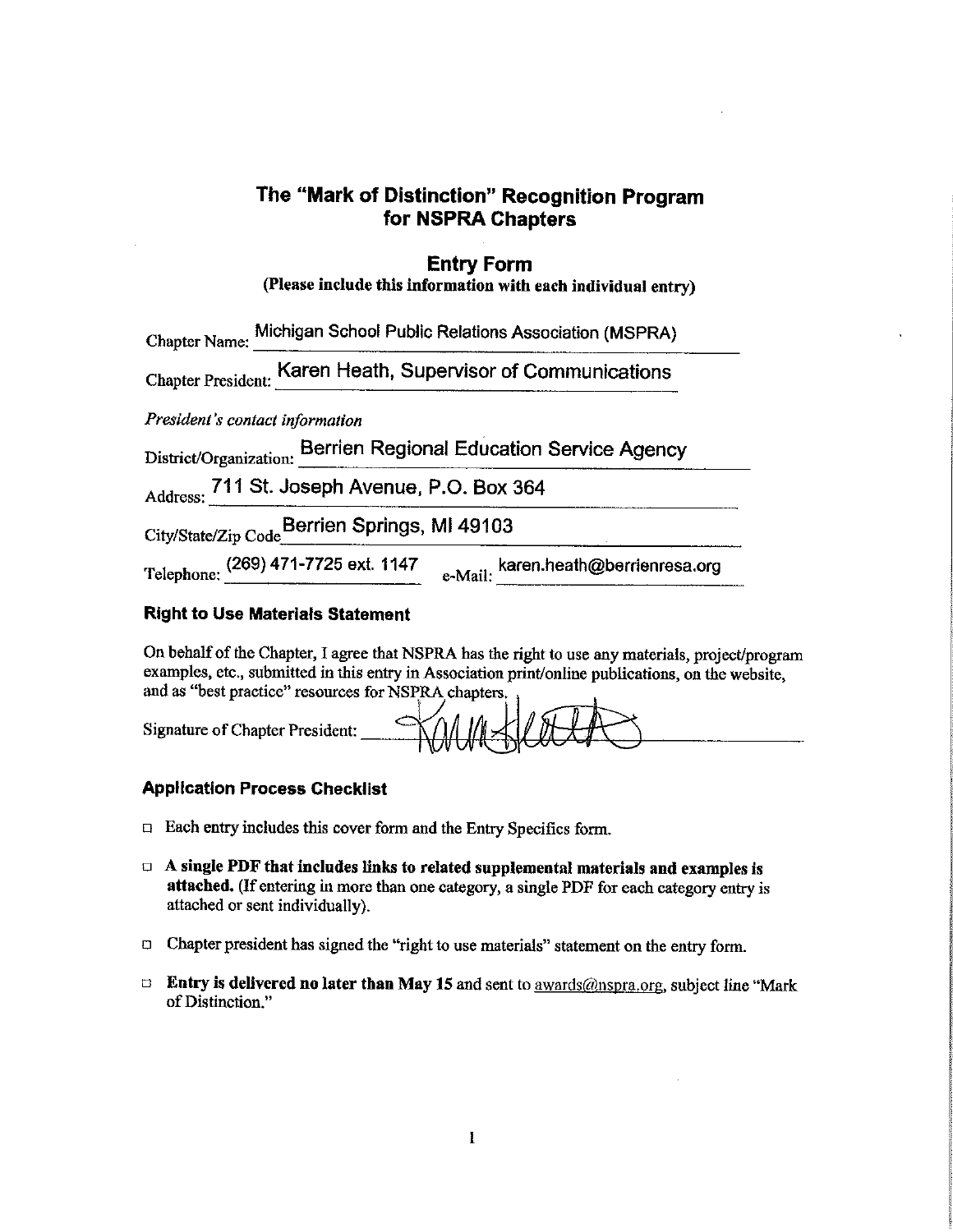## **2020 National School Public Relations Association Mark of Distinction Award Application**

This year, the [Michigan School Public Relations Association](http://www.mspra.org/) (MSPRA) is submitting two entries under Section II: Special Focus Areas: one for Professional Development/PR Skill-Building and one for **Coalition-Building/Collaborative Communication Efforts.**

### **Special Focus—Coalition-Building/Collaborative Communication**

#### **Overview of MSPRA Coalition-Building/Collaborative Communication Entry**

MSPRA either initiated efforts or joined with other organizations to provide communication resources in four areas. This application details the following initiatives (on pages 1-9): **Eastern Equine Encephalitis (EEE) Toolkit, Read by Grade 3 (RBG3) Communication Guide, Toolkit for Communicating about Coronavirus Disease 2019 (COVID-19)**, and **Emergency Child Care Communication Collaboration**. It also addresses the required documentation and evidence of collaboration (on pages 10-12).

#### **Communicating About Eastern Equine Encephalitis (EEE)**

In September 2019, MSPRA was asked to initiate the production of a tool to help school leaders communicate about [Eastern Equine Encephalitis,](https://www.mspra.org/downloads/resources/communicating_about_eastern_equine_encephalitis.pdf) a deadly, mosquito-borne disease.

On September 19, 2019 at 4:08 p.m., this email was sent to MSPRA's Executive Director:

#### *Mosquito Situation*

*From: Wendy Z <wendyz@michiganprincipals.org> Sent: Thu, Sep 19, 2019 04:08 PM*

\_\_\_\_\_\_\_\_\_\_\_\_\_\_\_\_\_\_\_\_\_\_\_\_\_\_\_\_\_\_

\_\_\_\_\_\_\_\_\_\_\_\_\_\_\_\_\_\_\_\_\_\_\_\_\_\_\_\_\_\_

#### *Hi Gerri,*

*We are hearing a lot of concerns about EEE virus spread by mosquitoes...rescheduling football games & events and communications to parents and the community.*

*Would you consider pulling the group together to give us a response toolkit for EEE to share with districts?*



*Thank you for your consideration, Wendy Zdeb Executive Director, Michigan Association of Secondary School Principals (MASSP)*

As a result of that contact, MSPRA members worked in collaboration with the Michigan Association of Secondary School Principals (MASSP) and the Michigan Association of Intermediate School Administrators (MAISA) to collect sample letters, news releases, talking points and infographics outlining how school leaders could communicate about the topic with their constituents.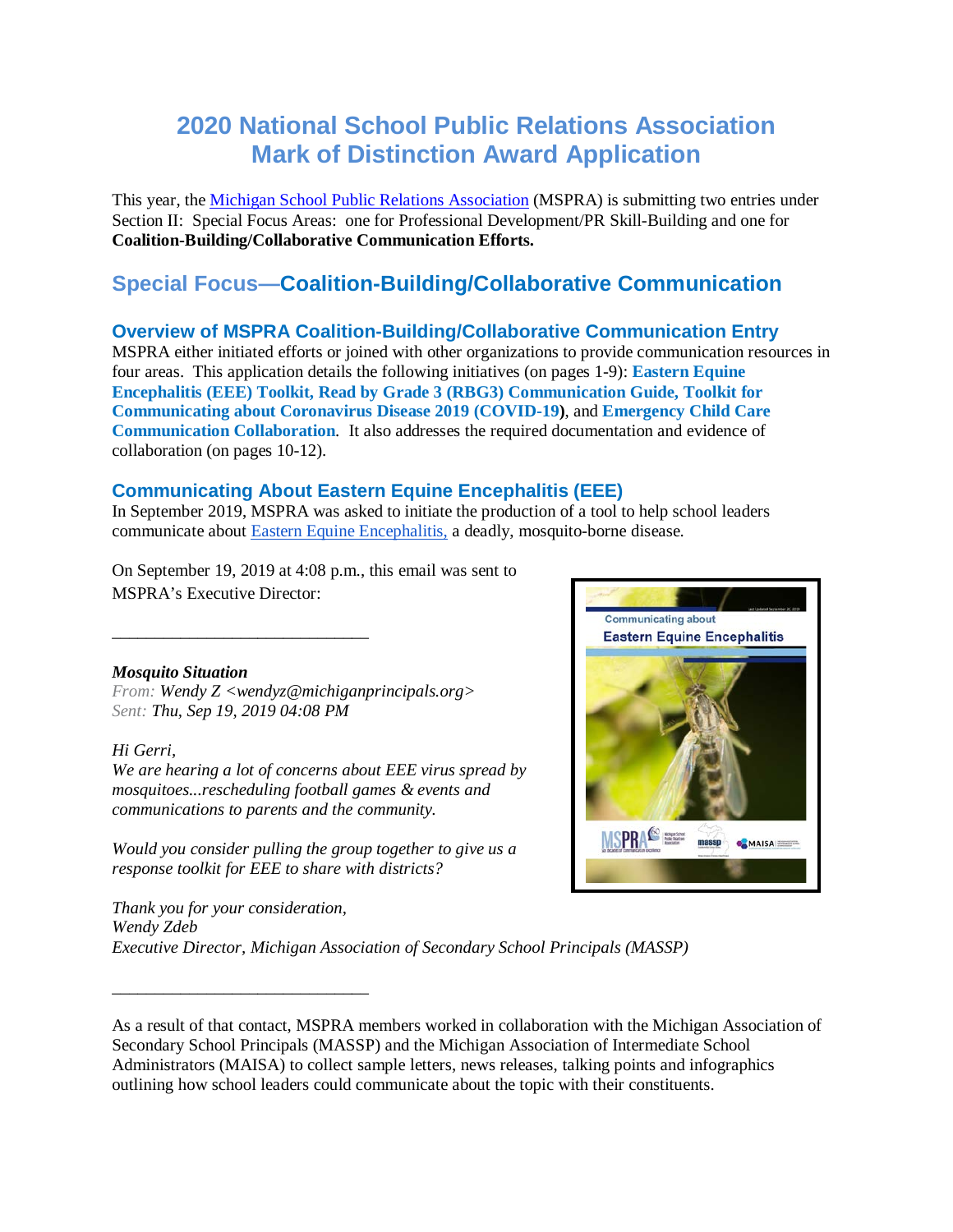In less than 6 days, the samples and communication guidance were approved, packaged and shared with communication professionals, principals and superintendents throughout Michigan. Here is the email message that was sent to MSPRA members upon its release.

*Tue, Sep 24, 2019, 2:01 PM*

*To MSPRA Members*

*Dear School PR Colleagues,*

\_\_\_\_\_\_\_\_\_\_\_\_\_\_\_\_\_\_\_\_\_\_\_\_\_\_\_\_\_\_

*Many of you are (or soon will be) communicating about issues related to Eastern Equine Encephalitis (EEE).* 

*As you may know, this mosquito-borne disease has now resulted in several confirmed human cases in Michigan--including two that were fatal. As a result, Michigan residents are being strongly advised by the Michigan Department of Health and Human Services (MDHHS) to protect themselves from mosquito bites.*

*To aid in your communication efforts, MSPRA has developed the attached EEE Communication Toolkit in partnership with the Michigan Association of Secondary School Principals (MASSP) and the Michigan Association of Intermediate School Administrators (MAISA).*

*We are grateful to those who offered their expertise and/or gave us permission to share their communiqués.*

#### *Remember this toolkit is intended to be a support to your communication efforts. If there are questions related to EEE, please seek information from your health department or division.*

*Be safe out there.*

*Gerri Allen MSPRA Executive Director*

\_\_\_\_\_\_\_\_\_\_\_\_\_\_\_\_\_\_\_\_\_\_\_\_\_\_\_\_\_\_

\_\_\_\_\_\_\_\_\_\_\_\_\_\_\_\_\_\_\_\_\_\_\_\_\_\_\_\_\_\_

It was also shared with NSPRA's Mellissa Braham and featured in the October 1, 2019 issue of NSPRA's *This Week* e-newsletter.

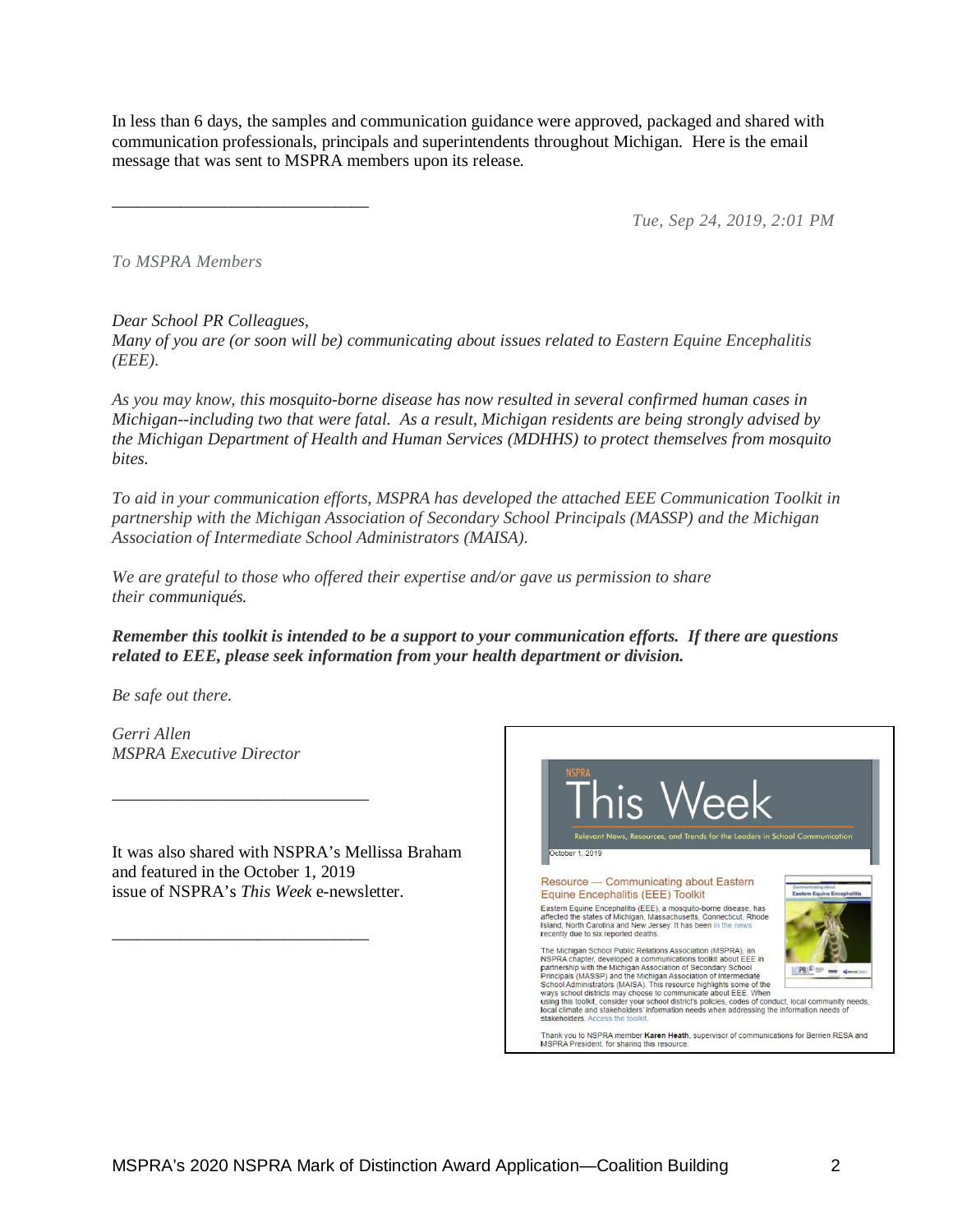#### **Read by Grade Three (RBG3) Communication Guide for School Leaders**

In December 2019, at the invitation of Dr. William Miller, Executive Director of the Michigan Association of Intermediate School Administrators (MAISA) and with the support of Dr. Michael Rice, State Superintendent of Public Instruction, MSPRA members worked with the Michigan Association of Intermediate School Administrators (MAISA) Public Relations Network, and the Michigan Department of Education (MDE) to develop a communication guide around Michigan's Read By Grade Three Law which the state legislature passed in 2016.

The law requires schools to identify learners who are struggling with reading and writing and to provide additional help. The law also states that, beginning with the 2019-2020 school year, third-grade students may repeat third grade if they are more than one grade level behind.

To determine their progress, learners will take the M-STEP (Michigan Student Test of Educational Progress) in the spring of their third-grade year. The M-STEP measures what children should know and be able to do. If a child scores one or more grade levels behind the third-grade reading level, a notice that the child may be retained will be sent (by June 1 of that school year) to the parent and the child's school.

The law says if parents/guardians do not agree with the decision, they should request a meeting with the child's school and file a Good Cause Exemption within 30 days of receiving a notice regarding potential retention.

*\_\_\_\_\_\_\_\_\_\_\_\_\_\_\_\_\_\_\_\_\_\_\_\_\_\_\_\_\_\_\_\_\_\_\_\_*

With both internal and external communication implications on the horizon, school leaders believed Michigan's public schools could benefit from communication assistance. The degree of communication help was confirmed through an RBG3 [survey](https://drive.google.com/file/d/1nu_7P0b8qjPFpQyPOLyvd9Qj-HS8MMfN/view?usp=sharing) specifically designed by MSPRA and MDE that netted 259 responses, representing about half of Michigan's school districts.

The assistance took the form of a communication guide developed for school leaders between December 04, 2019 and February 18, 2020.



As part of the work, we connected with Governor Gretchen Whitmer's communication team, made them aware of the guide, and added their suggested link to the guide's additional resources page.

The [Read by Grade Three Communication Guide for Michigan's School Leaders](https://www.mspra.org/downloads/resources/final_read_by_grade_3_communication_guide.pdf) was released statewide on February 19, 2020. The text from the distribution email appears below. It was also featured in the Michigan Department of Education's [weekly memo.](https://drive.google.com/file/d/1dbg6vMwv7avxEIUpGJ4iOomIg2gzXnZC/view?usp=sharing)

February 19, 2020

*\_\_\_\_\_\_\_\_\_\_\_\_\_\_\_\_\_\_\_\_\_\_\_\_\_\_\_\_\_\_\_\_\_\_\_\_*

*Dear Colleague, The Read by Grade Three Law has both internal and external communication implications for all of Michigan's public schools.*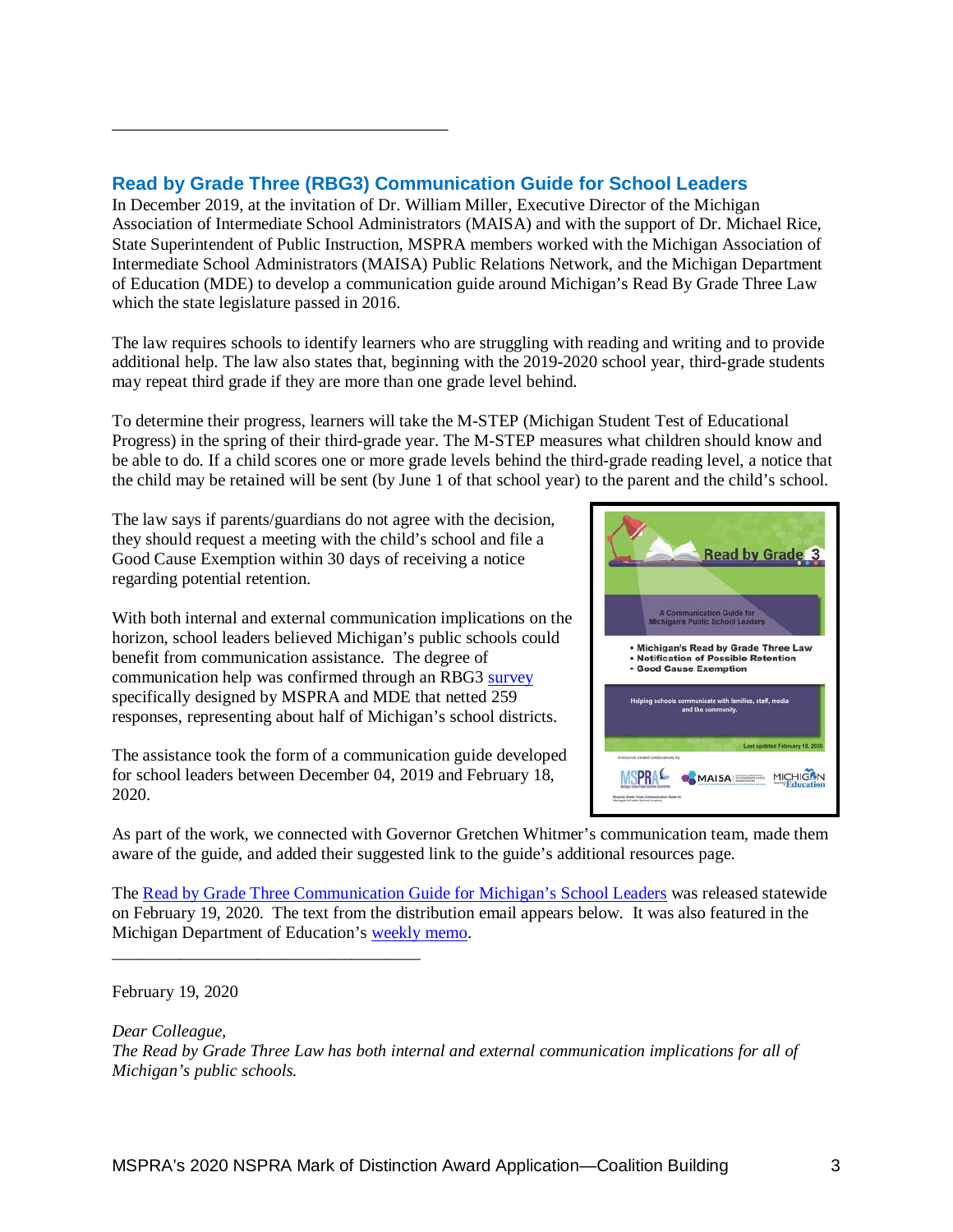*This newly-released Read by Grade Three Communication Guide for School Leaders can help communicate about those implications. It's designed to be used, along with Michigan Department of Education (MDE) materials, to communicate with staff, parents, media and the community about the Read by Grade Three Law, the Center for Educational Performance and Information (CEPI) letter of possible retention, and the Good Cause Exemption process.*

*Jointly prepared by the Michigan Association of Intermediate School Administrators (MAISA) Public Relations Network, the Michigan School Public Relations Association (MSPRA), and the Michigan Department of Education (MDE), this guide contains proven communication strategies and actual communication samples that will help:*

- *Provide accurate, consistent information and messages based on the Read by Grade Three Law and MDE resources.*
- *Preview the spring CEPI retention letter with parents to minimize surprises.*
- *Emphasize that schools are working for their child's life-long success.*
- *Tell about Good Cause Exemptions and the deadline by which to contact the school, if interested.*
- *Reinforce that schools are working every day, using a variety of strategies and resources, to support literacy for all children.*

*Note: Please feel free to share this resource with others. All communication samples included in this document have been used with permission. Schools are strongly encouraged to follow MDE guidance when interpreting and implementing the Read by Grade Three Law. Please direct specific questions or inquiries about the law to [mde-earlyliteracy@michigan.gov.](mailto:mde-earlyliteracy@michigan.gov)*

#### **Reaction:**

*\_\_\_\_\_\_\_\_\_\_\_\_\_\_\_\_\_\_\_\_\_\_\_\_\_\_\_\_\_\_\_\_\_\_\_\_*

*\_\_\_\_\_\_\_\_\_\_\_\_\_\_\_\_\_\_\_\_\_\_\_\_\_\_\_\_\_\_\_\_\_\_\_\_*

*Dr. Michael Rice, Michigan's State Superintendent of Public Instruction, said:*

*"…I have reviewed the entirety of the RBG3 communication guide, which I found to be very strong. The guide will contribute substantially to our districts already significant communication efforts around the law. …Thanks for your leadership on this publication!"*

#### **Sent to NSPRA:**

*From: Karen Heath [mailto:karen.heath@berrienresa.org] Sent: Thursday, February 27, 2020 2:54 PM To: Rich Bagin; Mellissa Braham Cc: Gerri Allen Subject: MSPRA's Latest Toolkit-Read by Grade Three Communication Guide for School Leaders*

#### *Hi Rich and Mellissa-*

*In December, MSPRA was engaged by the Michigan Association of Intermediate School Districts (MAISA) and State Superintendent Dr. Rice (Michigan Department of Education - MDE) to develop a guide to support schools in their effort to communicate about Michigan's Read by Grade Three Law. The*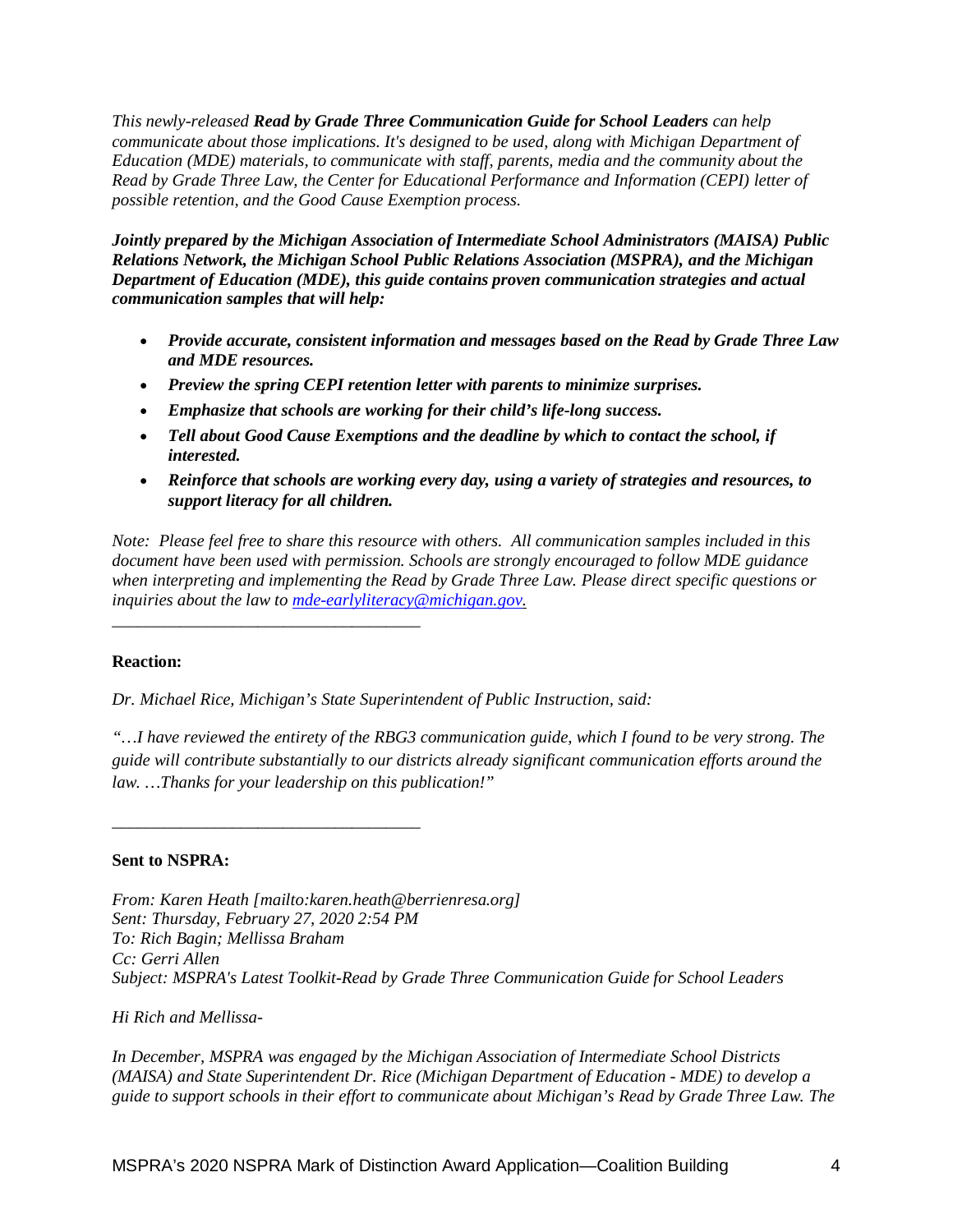*result of our collective effort is the Read by Grade Three Communication Guide for School Leaders (attached). The document was released on February 19 by MSPRA, MAISA and MDE and is also being disseminated by numerous education groups throughout the state.* 

*As part of the work, we connected with Governor Gretchen Whitmer's communication team, made them aware of the guide, and added their suggested link to the guide's additional resources page.* 

*The guide contains proven communication strategies and actual communication samples that will help schools:*

- *Provide accurate, consistent information and messages based on the Read by Grade Three Law and MDE resources.*
- *Preview the spring Center for Educational Performance and Information (CEPI) retention letter with parents to minimize surprises.*
- *Emphasize that schools are working for their child's life-long success.*
- *Tell about Good Cause Exemptions and the deadline by which to contact the school, if interested.*
- *Reinforce that schools are working every day, using a variety of strategies and resources, to support literacy for all children.*

*MSPRA took great pride in being asked to undertake this project. The confidence bestowed upon us to jointly provide such an important publication is a shining example of the positive relationships we have built among our state education department and with our fellow education associations. The Guide is one of five statewide publications MSPRA has collaboratively developed over the past two years.* 

*Please feel free to share the document. It is ADA compliant.*

*Karen Heath Supervisor of Communications for Berrien RESA and MSPRA President (269) 471-7725 ext. 1147*

*(269) 487-8563 - cell karen.heath@berrienresa.org*

*From: Rich Bagin <rbagin@nspra.org> To: Karen Heath <karen.heath@berrienresa.org>, Mellissa Braham <mbraham@nspra.org> Cc: Gerri Allen <gallen48@juno.com> Subject: RE: MSPRA's Latest Toolkit-Read by Grade Three Communication Guide for School Leaders Date: Thu, 27 Feb 2020 15:07:45 -0500*

*Thanks so much. We will review and let you know about our next steps.* 

*You guys are impressive on how you built credible relationships with other state groups to invite you into topics where most others do not even think about the need and power of communication. Looking forward to our review.* 

*Rich*

*\_\_\_\_\_\_\_\_\_\_\_\_\_\_\_\_\_\_\_\_\_\_\_\_\_\_\_\_\_\_\_\_\_\_\_\_*

*\_\_\_\_\_\_\_\_\_\_\_\_\_\_\_\_\_\_\_\_\_\_\_\_\_\_\_\_\_\_\_\_\_\_\_\_*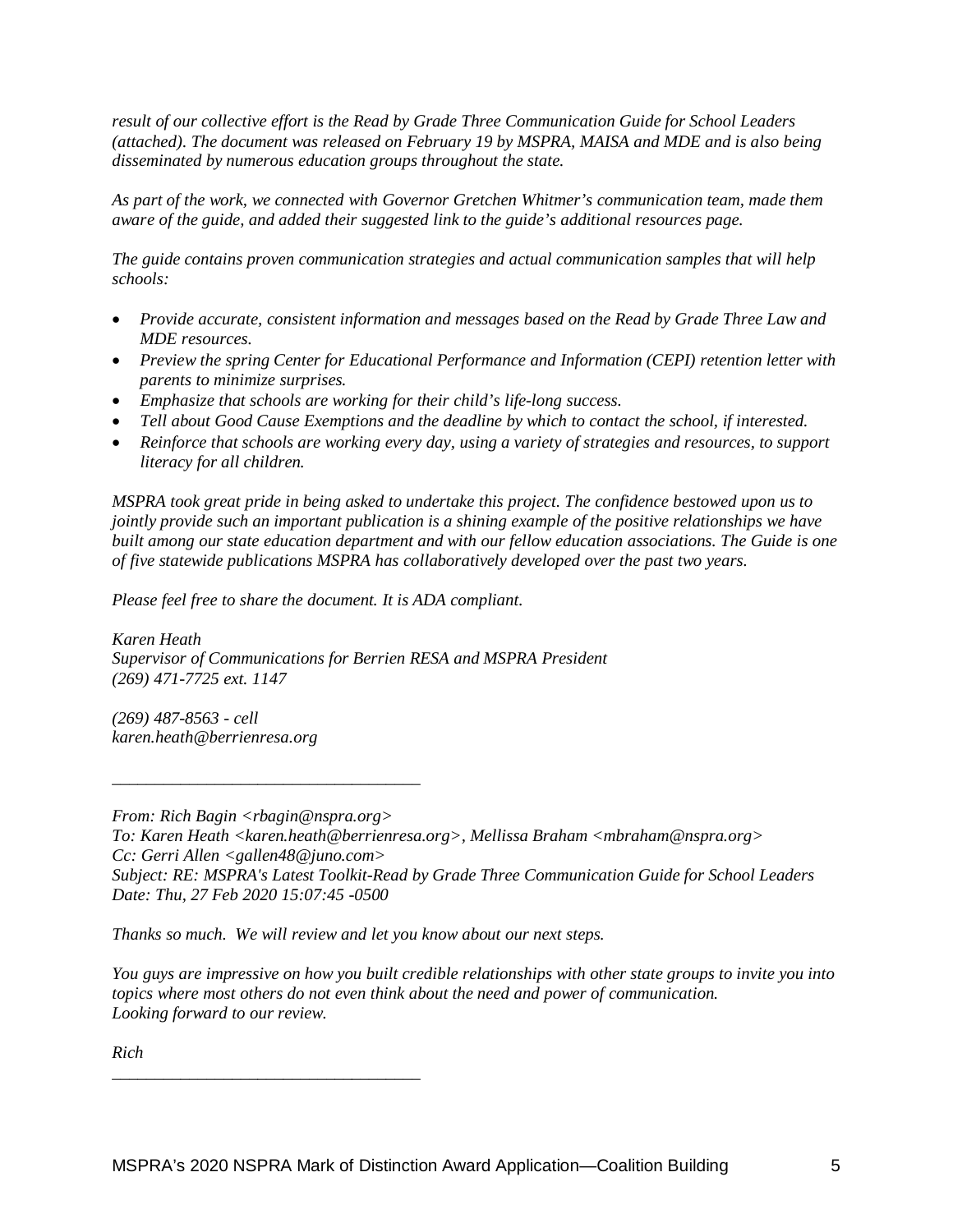**Update:** The rules and procedures around Michigan's Read by Grade Three Law were suspended this year due to COVID-19.

[mspramembers] FW: COVID-19 Guidance From: Marty Ackley (MDE) <AckleyM@michigan.gov> To: Gerri Allen <gallen48@juno.com> Cc: Schafer, Maureen (MDE) <SchaferM@michigan.gov> Sent: Wed, Apr 29, 2020 03:53 PM

*\_\_\_\_\_\_\_\_\_\_\_\_\_\_\_\_\_\_\_\_\_\_\_\_\_\_\_\_\_\_\_\_\_\_\_\_*

#### **MEMO #COVID-19-045**

#### *Read by Grade Three Law Update*

*\_\_\_\_\_\_\_\_\_\_\_\_\_\_\_\_\_\_\_\_\_\_\_\_\_\_\_\_\_\_\_\_\_\_\_\_*

*Due to the COVID-19 pandemic and Governor Whitmer's Executive Order 2020-35 (COVID-19), specifically Section IX(C), strict compliance with rules and procedures around MCL 380.1280f(5) is temporarily suspended. This compiled law is best known as the Read by Grade Three Law. Section IX(C) of Executive Order 2020-35 relieves a district of the obligations imposed for the remainder of the 2019- 20 school year to retain a pupil in grade three. The Read by Grade Three Law has as its foundation state testing, which is not taking place this spring.*

*[http://www.michigan.gov/documents/mde/RBG3\\_Law\\_Update\\_688895\\_7.pdf](https://gcc01.safelinks.protection.outlook.com/?url=http%3A%2F%2Fwww.michigan.gov%2Fdocuments%2Fmde%2FRBG3_Law_Update_688895_7.pdf&data=02%7C01%7Cackleym%40michigan.gov%7C7fb9a6b10ae44040dd8708d7ec6e3dc7%7Cd5fb7087377742ad966a892ef47225d1%7C0%7C1%7C637237830536704048&sdata=HAGSxPpsQZYqtG%2FvwQ6gpyTsnKcl2We8JHubHpIMCmQ%3D&reserved=0)*

**Toolkit for Communicating about Coronavirus Disease 2019 (COVID-19)**

Our COVID-19 Toolkit development spanned 6 days: February 27-March 3, 2020. Here's how it unfolded.

The virus was headed our way and on Thursday, February  $27<sup>th</sup>$  we were told that other state education and health agencies were working on guidance for schools.

We informed our members via email and included a few general talking points in that [message.](https://drive.google.com/file/d/16EyAnAjC5AnVdPN1xwNyV6X1rXSJYZXC/view?usp=sharing) We were happy to have others take the lead. We were weary, having just released a toolkit 9 days earlier for Michigan's Read by Grade 3 Law.

The next day, on Friday, February  $28<sup>th</sup>$ , we received the promised COVID-19 Guidance—a joint memo from Michigan's Department of Education (MDE) and Department of Health and Human Services (MDHHS). But also on Friday, we were learning that superintendents were asking our members to generate COVID-19 communication materials and one superintendent even wrote to us asking, "Does MSPRA have anything on this?"

By Saturday morning, February  $29<sup>th</sup>$ , it was clear our schools didn't have the resources they needed to communicate about the issue. So, the MSPRA Board decided to produce a *[Toolkit for Communicating](https://www.mspra.org/downloads/home/communication_toolkit_coronavirus_and_covid-19.pdf)  [about Coronavirus Disease 2019 \(COVID-19\)](https://www.mspra.org/downloads/home/communication_toolkit_coronavirus_and_covid-19.pdf)*. We had a conference



call Saturday afternoon, divided up tasks, wrote the toolkit over that weekend (February 29-March 1), had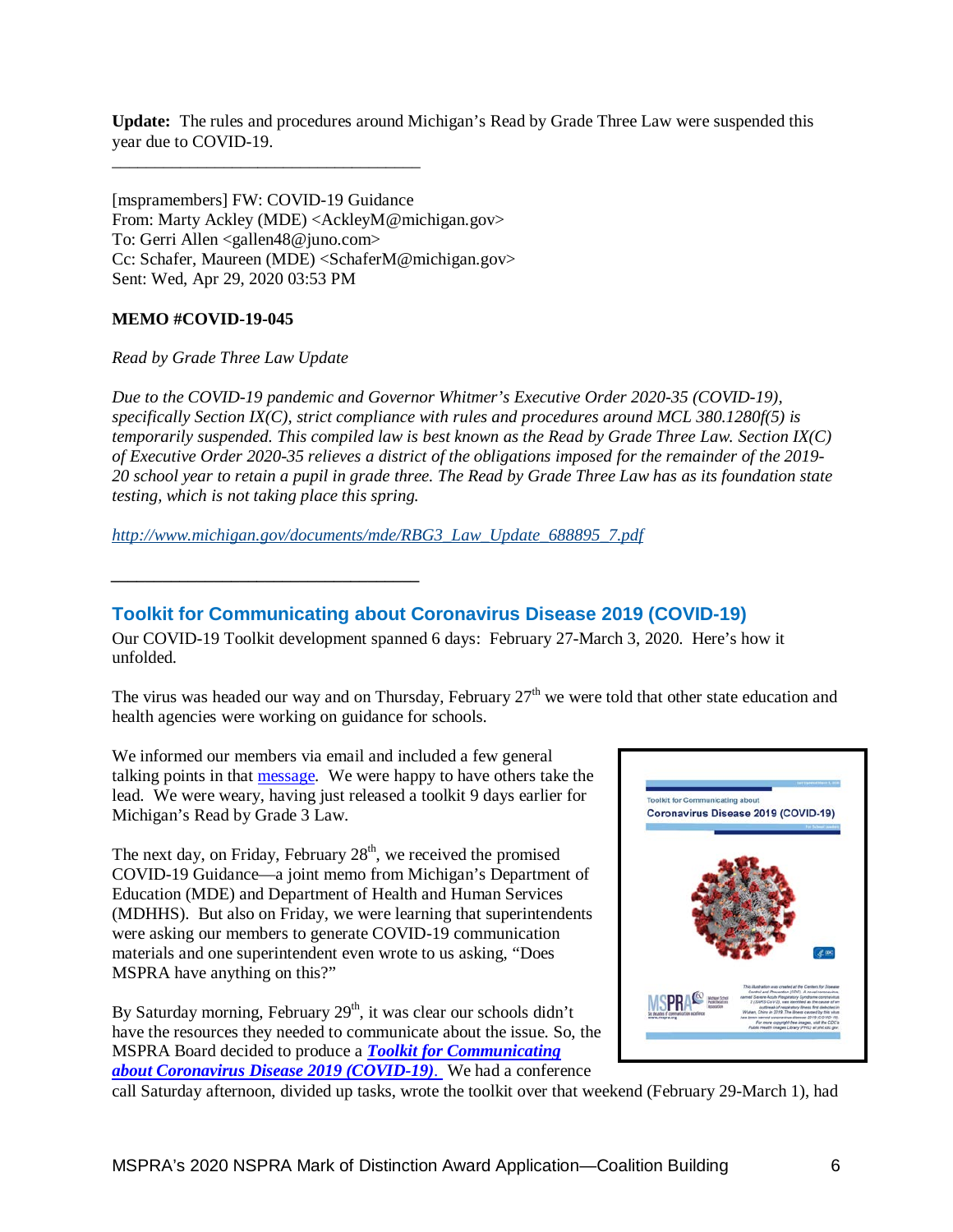it reviewed by representatives from the Michigan Association of Superintendents and Administrators (MASA) and the Michigan Association of Intermediate School Administrators (MAISA), and got it approved by our state education and health departments on Sunday night (March 1).

We finished final edits and made it ADA compliant on Monday, March 2 and sent it on Tuesday, March 3 to our partners for [distribution to their members](https://drive.google.com/file/d/1aIfdi7Md5kgkzJoicPbz96XPUzaflCQd/view?usp=sharing) and colleagues. Little did we know that the product of our cram session would become a key resource for Michigan's schools during that time in the pandemic.

We also shared it nationally via NSPRA's COVID-19 Resource Repository.

It was also featured in a [Blackboard/NSPRA document:](https://drive.google.com/file/d/120TodNeM6HJu7vMh-yREjlCjtt5EwdTP/view?usp=sharing) The Coronavirus Communications Crisis for Public Schools.

**Reaction:**

*Re: Final Toolkit for Communicating About Coronavirus-COVID-19 From: Marty Ackley [AckleyM@michigan.gov](mailto:AckleyM@michigan.gov) To: Gerri Allen <gallen48@juno.com> Sent: Tue, Mar 03, 2020 01:41 PM*

*Gerri, This looks great!!*

*Let me know when this goes out to all districts and I will forward it to the Michigan Association of Public School Academies (MAPSA), too.*

*-marty Martin Ackley, Director Office of Public and Governmental Affairs Michigan Department of Education*

**\_\_\_\_\_\_\_\_\_\_\_\_\_\_\_\_\_\_\_\_\_\_\_\_\_\_\_\_\_\_\_\_\_\_\_\_\_\_\_**

*\_\_\_\_\_\_\_\_\_\_\_\_\_\_\_\_\_\_\_\_\_\_\_\_\_\_\_\_\_\_\_\_\_\_\_\_*

*Re: Toolkit for Communicating About Coronavirus-COVID-19 now available From: Kelly Lyvere [kellylyvere@gmail.com](mailto:kellylyvere@gmail.com) To: Gerri Allen <gallen48@juno.com> Sent: Tue, Mar 03, 2020 02:15 PM*

*This is incredible. Thank you so much for always supplying us with the information that we need.*

*Kelly Lyvere Saginaw Intermediate School District*

*Subject: Fabulous Toolkit From: Allison Kaufman [AllisonKaufman@kentisd.org](mailto:AllisonKaufman@kentisd.org) To: Gerri Allen* [gallen48@juno.com](mailto:gallen48@juno.com) *Sent: Tue, Mar 10, 2020 11:46 AM*

**\_\_\_\_\_\_\_\_\_\_\_\_\_\_\_\_\_\_\_\_\_\_\_\_\_\_\_\_\_\_\_\_\_\_\_\_\_\_\_**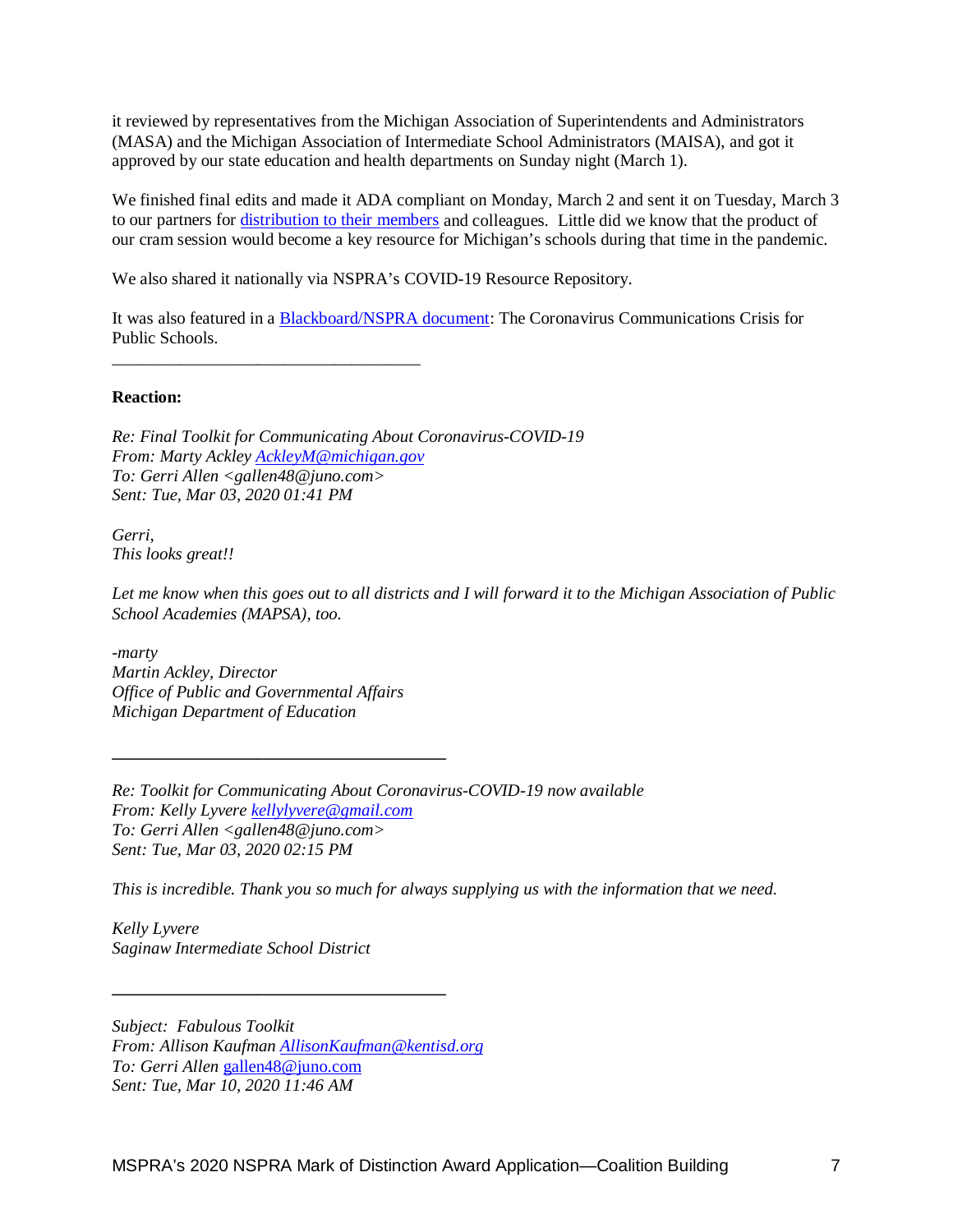*Love this and am using it – many, many thanks! What a great effort in just a few days.*

*Allison Kaufman 616.365.2227 Director | Communications & Marketing Managing Editor |School News Network Kent ISD*

*\_\_\_\_\_\_\_\_\_\_\_\_\_\_\_\_\_\_\_\_\_\_\_\_\_\_\_\_\_\_\_\_\_\_\_\_*

*\_\_\_\_\_\_\_\_\_\_\_\_\_\_\_\_\_\_\_\_\_\_\_\_\_\_\_\_\_\_\_\_\_\_\_\_*

*\_\_\_\_\_\_\_\_\_\_\_\_\_\_\_\_\_\_\_\_\_\_\_\_\_\_\_\_\_\_\_\_\_\_\_\_*

An epidemiologist from Minnesota, doing work for the World Health Organization, contacted MSPRA and asked permission to use our COVID-19 materials and shared them internationally.

MSPRA's COVID-19 Toolkit was also noted in various Michigan news outlets.



#### **Emergency Child Care Communication Collaboration**

MSPRA's COVID-19 Toolkit work lead to our involvement in statewide Emergency COVID-19 Child Care communication. This is how it transpired.

In March, MSPRA held its annual conference. We had heard rumors that the Governor was going to close schools that week, but we were not sure when. After much discussion and after writing a crisis plan for cancelling the conference itself, we held our first day of the conference—with a revised agenda so that our focus was COVID-19. We learned late in day one that the Governor's announcement would be happening that night (which was Thursday, March 12), and made the hard decision to cancel the rest of the conference so that our members could be in their districts to provide critical communication leadership. MSPRA board members also rushed to their districts and assumed crisis mode. By the time most of us got home that Friday night, we were beat. Saturday was a fog, and then we received the Sunday, March 15 morning phone call.

The Executive Director of the Michigan Association of Intermediate School Administrators (MAISA) knew that ISDs (intermediate school districts aka education service agencies) were going to be asked to oversee disaster relief child care services for the state of Michigan—and the Governor needed help communicating the announcement, the process for enrollment and that child care was available to essential workers. MSPRA was identified as the group that could help. From that call on Sunday morning, a core group of ISD MSPRA members worked with MAISA and the Governor's policy team helping to write the child care communication and shape the process through our lens. During that week, we worked with our partners throughout the state to put it together, while waiting for the Governor's [Executive](https://content.govdelivery.com/attachments/MIEOG/2020/03/18/file_attachments/1405269/EO%202020-16%20Emerg%20order%20-%20Child%20Care.pdf) Order [2020-16](https://content.govdelivery.com/attachments/MIEOG/2020/03/18/file_attachments/1405269/EO%202020-16%20Emerg%20order%20-%20Child%20Care.pdf) to make it official, and dealing with COVID-19 response plans in our own districts.

The Executive Order was signed on Wednesday evening, March 18, 2020 and the [communication](https://drive.google.com/file/d/1P_txToKxHbS6N4QKNDIbc2vJ7FpiCjIa/view?usp=sharing) to ISDs was sent on Thursday morning, March 19, 2020. We also developed a [news release](https://drive.google.com/file/d/1JynrRdAYGN3hYR4U00k1GBrXtu_hWKFE/view?usp=sharing) to help answer media questions. While it was a challenging balance, we very much appreciated being at the table and working with our MAISA partner and the Governor's team, to not only help formulate the communication but to help think through the child care implementation process, as well.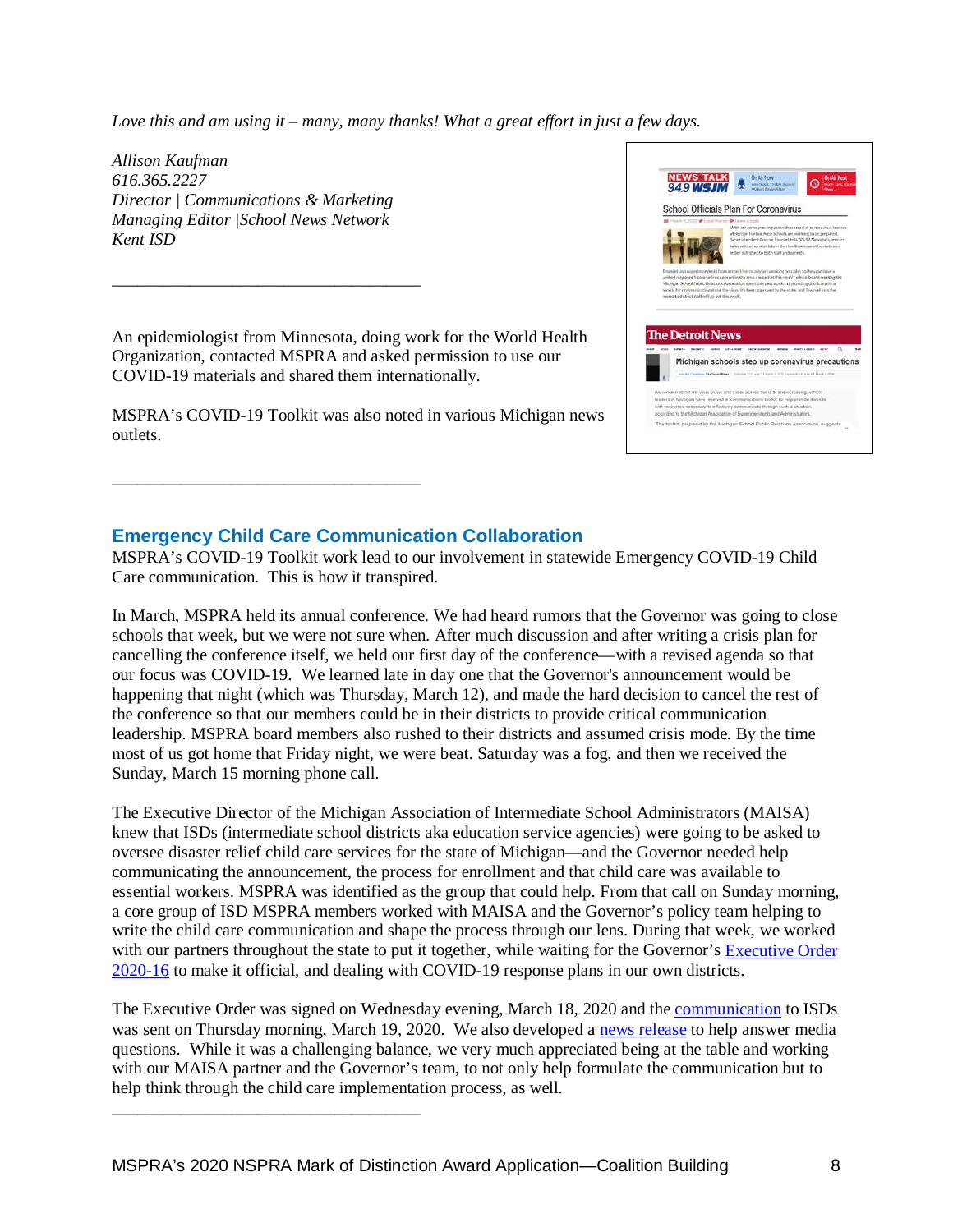*Message sent from MAISA leadership to MAISA members:*

#### *MAISA: COVID-19 Childcare Assistance (Executive Order #2020-16)*

*From: Bill Miller (MAISA) <wmiller@gomaisa.org> Sent: Thu, Mar 19, 2020 03:17 PM*

*[MAISA COVID-19 Ch...](javascript:downloadingImage() (323KB)*

*Dear MAISA Members,*

*As you know, last night, Governor Gretchen Whitmer reached out to Intermediate School Districts (ISDs) across the state to help expand the capacity for child care services for members of the essential workforce during the coronavirus (COVID-19) crisis.*

*Through [Executive Order 2020-16,](https://content.govdelivery.com/attachments/MIEOG/2020/03/18/file_attachments/1405269/EO%202020-16%20Emerg%20order%20-%20Child%20Care.pdf) she has asked ISDs to help mobilize and coordinate these efforts in partnership with the Early Childhood Investment Corporation, Michigan 2-1-1, local education agencies, employers, early childhood educators, private or community-based child care centers, and licensed inhome providers.*

*See the attached memo for more details about what ISDs can do next.*

*Thank you for helping in this time of need. If you have questions, please contact me. William C. Miller, Ph.D. Executive Director, MAISA wmiller@gomaisa.org*

\_\_\_\_\_\_\_\_\_\_\_\_\_\_\_\_\_\_\_\_\_\_\_\_\_\_\_\_\_\_\_\_\_\_\_\_\_\_\_\_\_\_\_\_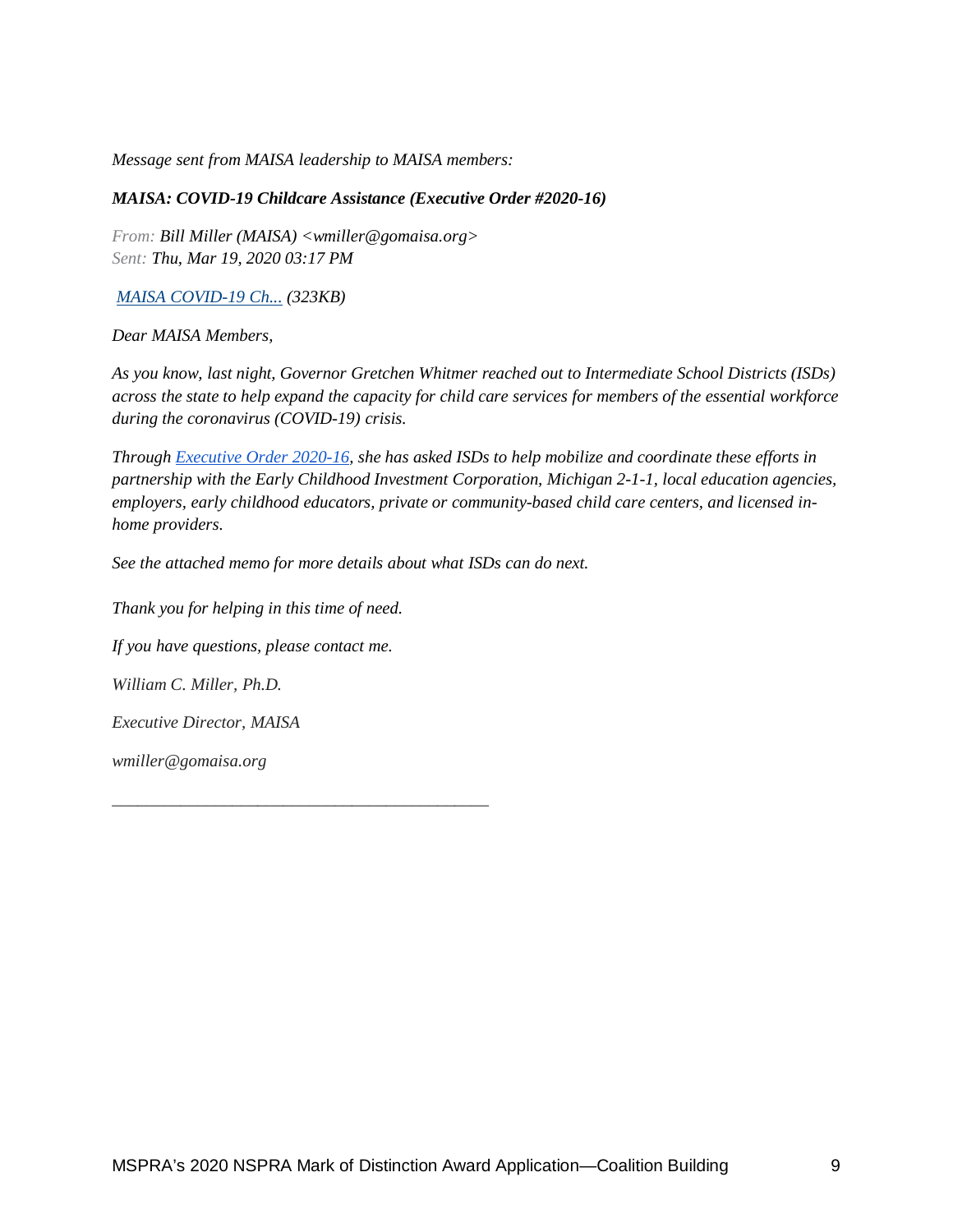#### **Documentation and evidence of collaborative efforts and activities**

- **The overall efforts had statewide and, in some cases, national and international reach/impact.** 
	- o The EEE Toolkit was released on September 24, 2019 by the Michigan School Public Relations Association (MSPRA), the Michigan Association of Secondary School Principals (MASSP) and the Michigan Association of Intermediate School Administrators (MAISA) to their members. It was also shared with NSPRA members on October 1, 2019 via NSPRA This Week.
	- o The RBG3 Communication Guide was released by MSPRA and the Michigan Department of Education and MAISA on February 19, 2020.
	- o The COVID-19 Communication Toolkit was released on March 3, 2020 by MSPRA. It was also shared with our association partners and with NSPRA members via NSPRA's COVID-19 Resource Repository. And, MSPRA gave permission for a Minnesota epidemiologist, doing work for the World Health Organization, to share parts of it internationally. It was also mentioned in several Michigan news outlets.
	- o The Emergency Child Care Communication had statewide reach through Michigan's network of intermediate school districts that serve school districts, students and communities throughout the state.
- **The chapter/collaboration partner goals and objectives for the activities were to**:
	- o Leverage partners' collective knowledge, resources, time and effort to provide guidance.
	- o Meet an existing and anticipated need of members across associations.

#### • **Timeline and calendar of related events/activities**

- o September 19-September 24, 2019, EEE Communication Toolkit
- o December 04, 2019-February 19, 2020, RBG3 Communication Guide
- o February 27-March 03, 2020, COVID-19 Communication Toolkit
- o March 15-March 20, 2020, Emergency Child Care Communication

#### • **MSPRA's role as a coalition/collaborative partner**

MSPRA either initiated contact with its "communication partners" about the emerging issue or one of the partners contacted MSPRA. In all instances, MSPRA members were actively engaged in developing the communication materials.

For the past several years, MSPRA has invited its communication partners (the communicators from the state associations for the superintendents, intermediate superintendents, school boards, school business officials, secondary school principals, and the Michigan Department of Education) to meet with the MSPRA Board for a complimentary lunch at the Board's annual retreat (which is held in the building that houses most of them). The exchange includes mutual communication concerns and professional development offerings and any major initiatives each has planned for the year. This once/year face-to-face meeting has helped reinforce our mutual communication emphasis, keep the lines of communication open, and provide a natural connection for our communication about hot/emerging topics/issues.

#### • **Communication plan related to coalition/collaboration efforts**

Our goal was to develop useful, accurate documents (by consulting with health department officials and/or content experts) that could be shared in a timely fashion with all our members to help them address current or anticipated issues. Most of our interaction was handled either by email or conference calls. We used Google as our collaborative platform.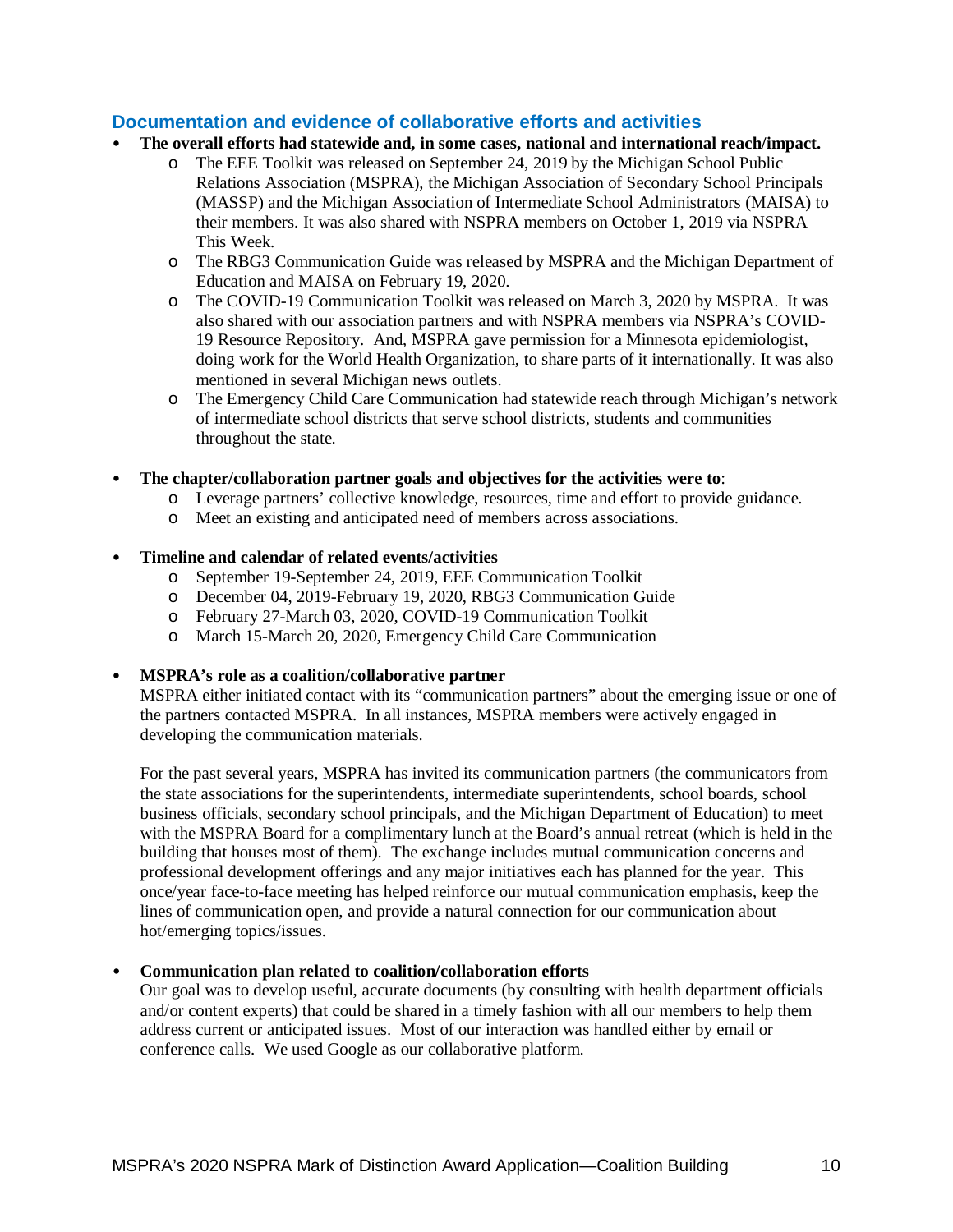- **Documentation of all related materials and endorsements**
	- o The toolkits are posted on [MSPRA's website.](https://www.mspra.org/) [Links to other documents are contained in this application.]
	- o All were shared statewide and several were shared nationally (via NSPRA) and one (COVID-19) was shared internationally.
- **Identification of target audiences and explanation of desired outcomes**

Our target audiences were identified as our association members. Our desired outcomes were documents that would serve as useful guides to communicating about the issues.

- **Documentation of measurable outcomes, effectiveness and success of the collaboration** We were able to provide useful (members used it), official (listed partners approved it), documents in a timely manner to our associations' members. This has resulted in partners continuing to seek MSPRA out for subsequent collaboration.
- **These collaborative efforts specifically relate to these NSPRA Goals**

Goal 1. NSPRA will be the professional organization that is indispensable to school public relations professionals and other education leaders.

- 1. NSPRA members will have the skills they need to plan and implement an effective public relations program.
- 2. NSPRA members will be recognized and valued as trusted advisors and members of school/district leadership teams.

#### Goal 2. NSPRA will be the recognized leader and authority on school public relations.

- 1. NSPRA (staff and members) will be visible throughout the educational community.
- 2. NSPRA will be the primary source of expert information and knowledge on school public relations.
- 3. School communication professionals, superintendents and other education leaders will understand the positive impact of an effective public relations program on student achievement and on a district's mission.
- 5. NSPRA will have beneficial relationships with other organizations.
- 6. NSPRA will advocate for effective public relations in education organizations.

#### • **These collaborative efforts specifically relate to these NSPRA Beliefs**

NSPRA believes public relations:

- Is a crucial leadership function essential to the success of education.
- Is rooted in integrity, transparency, accuracy and ethical behavior, and always serves the public's interest.
- Serves as the conscience of the organization.
- Strives to build consensus and reach common ground.
- Provides counsel and services to all segments of the staff and community.
- Is the shared responsibility of everyone in education.
- Develops trust through two-way communication and meaningful relationships with all audiences.
- Brings schools and communities together to support success for all students.
- Serves the public accountability function for the school district.
- Builds understanding and consensus around diversity and equity conditions facing public school communities.
- Creates a culture of transparency and trust that positively impacts student achievement.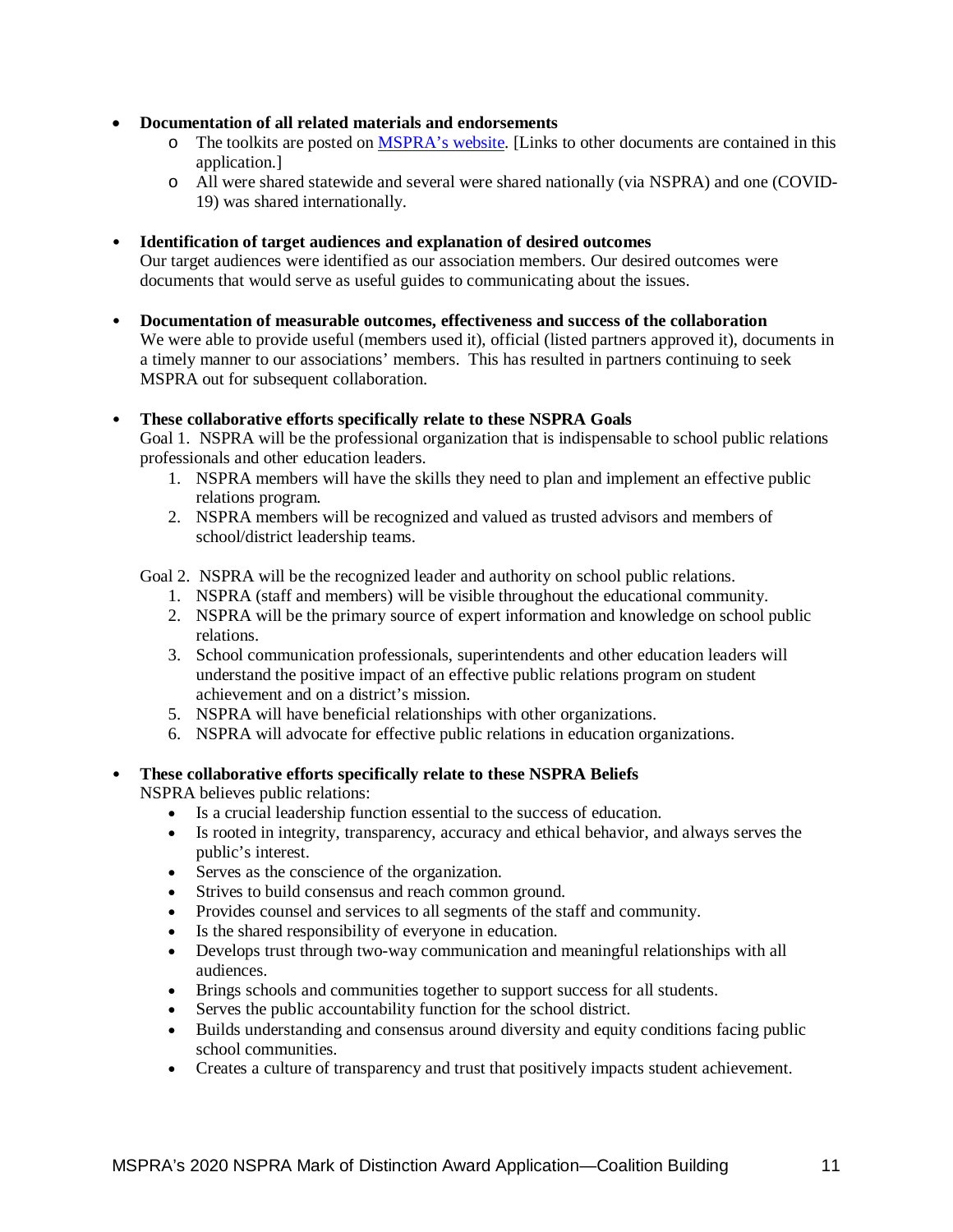#### **Final reflections:**

\_\_\_\_\_\_\_\_\_\_\_\_\_\_\_\_\_\_\_\_\_\_\_\_\_\_\_\_\_\_\_\_\_\_\_\_\_\_\_\_

- **EEE Communication Toolkit:** Even though it was released last fall, the EEE toolkit remains relevant, as unfortunately, we are hearing that it is going to be another bountiful season for mosquitoes in Michigan.
- **RBG3 Communication Guide:** The RBG3 Communication Guide can be used, once the rules and policies are again in place.
- **COVID-19 Communication Toolkit:** Although the number of Michigan COVID-19 cases has dramatically increased from when it was written, the basic communication information and strategies remain useful and useable.
- **Emergency Child Care Communication:** The Emergency Child Care Communication effort paved the way for MSPRA to be included in regular MAISA member briefings around COVID-19.

#### **-end-**

[Note: If any of the links in this document are broken, or if you have difficulty accessing them, please contact Gerri Allen at [gallen48@juno.com.](mailto:gallen48@juno.com) MSPRA-maintained links will remain live until at least 07/31/2020. Thank you.]